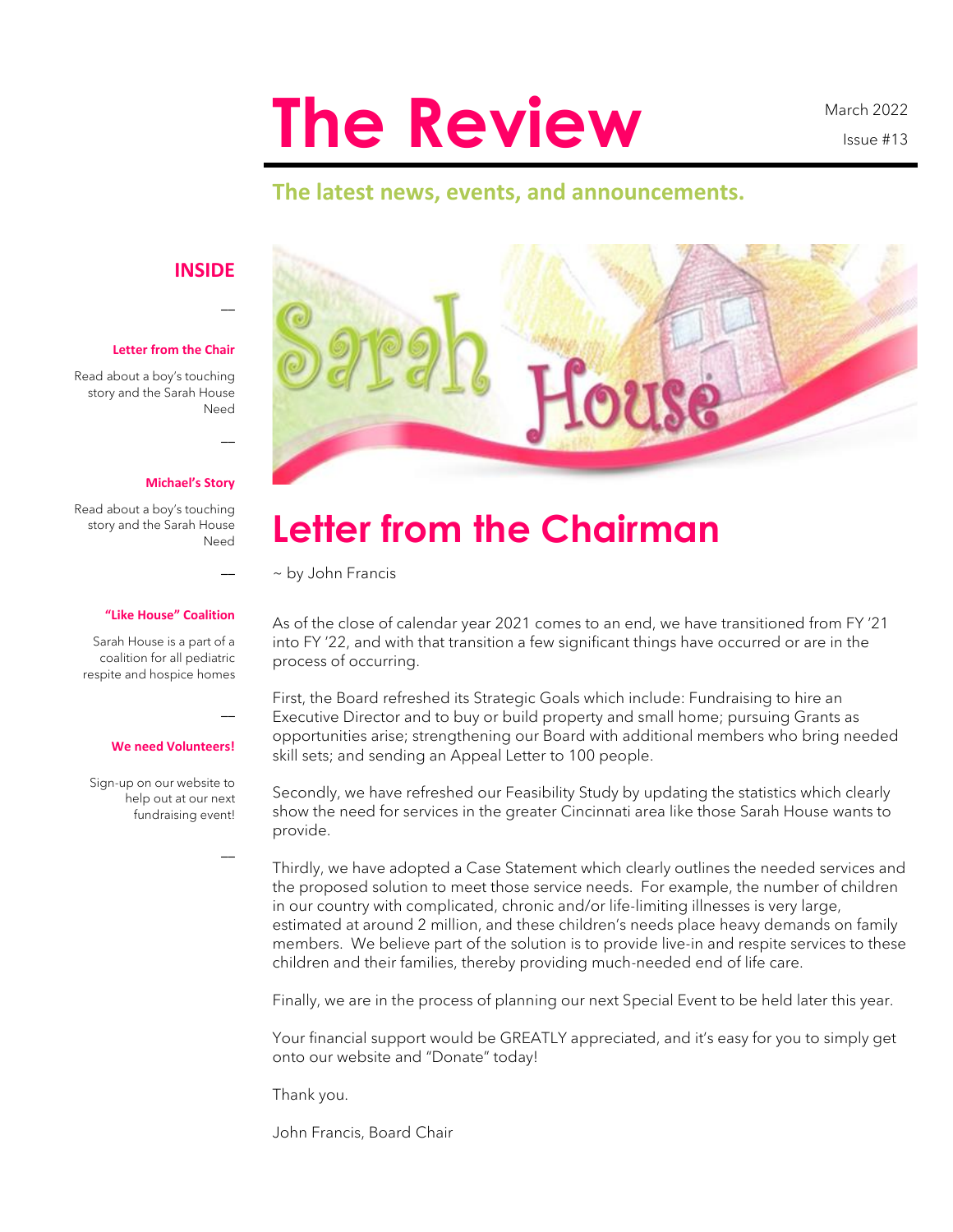# **Michael's Story**

~ by Alicia Quintero

Michael Quintero was born in March 2007. He was a regular cute kid with two naive brand-new parents. When he was 18 months old, we noticed irregular eye movement, balance issues, and some things that just weren't right. Labor Day weekend of 2008, he was diagnosed with brain cancer, Juvenile Pilocytic Astrocytoma. When Michael was first diagnosed, we lived in Utah. We struggled through that first year of treatment but had family and church friends to help us.





In 2010 we moved to Cincinnati for my husband to attend Miami University. We had no idea the excellent level of care we would receive at Cincinnati Children's and the wonderful people we would meet. Life happened; Mark graduated and got a teaching job. Our family grew, adding three more children. Alex, Anthony, and Myra. We continued to live in Cincinnati and continued to fight Michael's cancer.

Michael was relatively stable throughout this time but always on chemotherapy. Always taking medication. His tumor caused him to

lose most of his vision and caused a stroke shortly after diagnosis. He used a wheelchair and a walker. He continued to need a lot of care, way past the age our other children did. He relied on us to help him with everything. In November 2018, complications from his cancer landed him in the hospital for an extended period of time. He wasn't able to come home until April 2019.

### Why does Cincinnati need Sarah's House?

For all of Michael's life, he was what I would consider medically fragile. He had a feeding tube for the first year after diagnosis. He was always on chemotherapy. As one drug would stop working, we would try something else. Later in his life, he was on anti-seizure meds, and even with medication, his seizures were not 100 percent controlled. He was a fall risk. We couldn't leave him with a regular babysitter, and we moved 2,000 miles away from all of our family. He was at school or with us, that's it. I love my son but taking care of him was exhausting some days. I wish there would have been a safe place for Michael to go hang out with some friends. A place where staff is trained on his needs, and I could drop him



off and know he would be looked after. Currently, there is no such place for these kids, but Sarah's House could be that.

One week after Michael came home from the hospital, his shunt stopped working, and we made the decision to enter hospice care. There were no more treatments available. Our family had just spent 140 days in the hospital, and we had to make a choice to have hospice come into our home or take him back to Cincinnati Children's for his endof-life care. My other three children were 10, 5, and 3 at the time. We decided to take him back to Children's. He loved Children's hospital, and he was comfortable there. I wish there would have been a third option. I wish there had been a Sarah's House for us because I would have chosen that. There is a hospice center for adults. Why is there not one for kids? I know talking about terminally ill, and medically fragile children is uncomfortable and hard. But not talking about it and not acknowledging it doesn't make the problem go away. It makes the families going through it have to go it alone. And that is not acceptable.